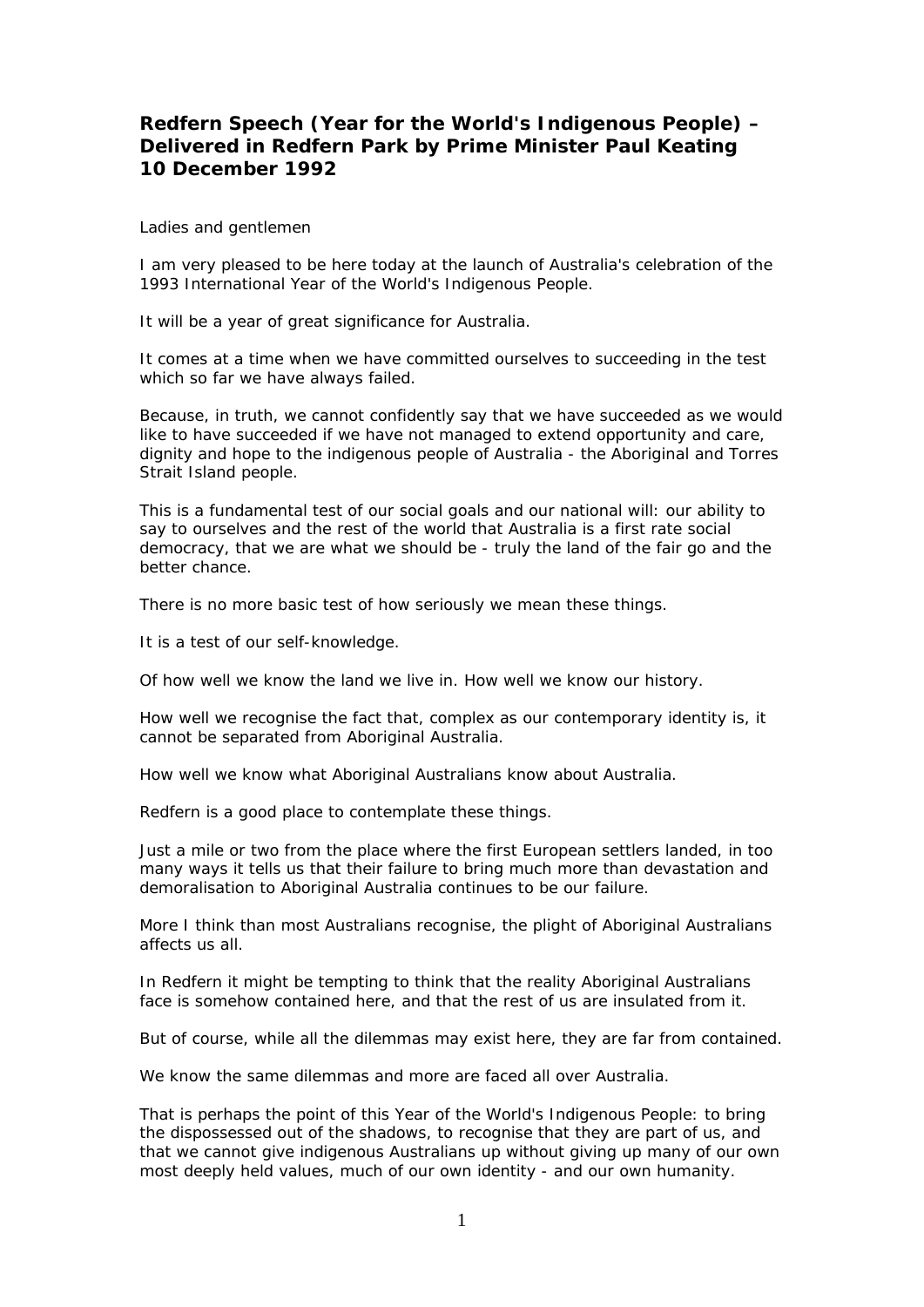Nowhere in the world, I would venture, is the message more stark than it is in Australia.

We simply cannot sweep injustice aside. Even if our own conscience allowed us to, I am sure, that in due course, the world and the people of our region would not.

There should be no mistake about this - our success in resolving these issues will have a significant bearing on our standing in the world.

However intractable the problems seem, we cannot resign ourselves to failure any more than we can hide behind the contemporary version of Social Darwinism which says that to reach back for the poor and dispossessed is to risk being dragged down.

That seems to me not only morally indefensible, but bad history.

We non-Aboriginal Australians should perhaps remind ourselves that Australia once reached out for us.

Didn't Australia provide opportunity and care for the dispossessed Irish? The poor of Britain? The refugees from war and famine and persecution in the countries of Europe and Asia?

Isn't it reasonable to say that if we can build a prosperous and remarkably harmonious multicultural society in Australia, surely we can find just solutions to the problems which beset the first Australians - the people to whom the most injustice has been done.

And, as I say, the starting point might be to recognise that the problem starts with us non-Aboriginal Australians.

It begins, I think, with that act of recognition.

Recognition that it was we who did the dispossessing.

We took the traditional lands and smashed the traditional way of life.

We brought the diseases. The alcohol.

We committed the murders.

We took the children from their mothers.

We practised discrimination and exclusion.

It was our ignorance and our prejudice.

And our failure to imagine these things being done to us.

With some noble exceptions, we failed to make the most basic human response and enter into their hearts and minds.

We failed to ask - how would I feel if this were done to me?

As a consequence, we failed to see that what we were doing degraded all of us.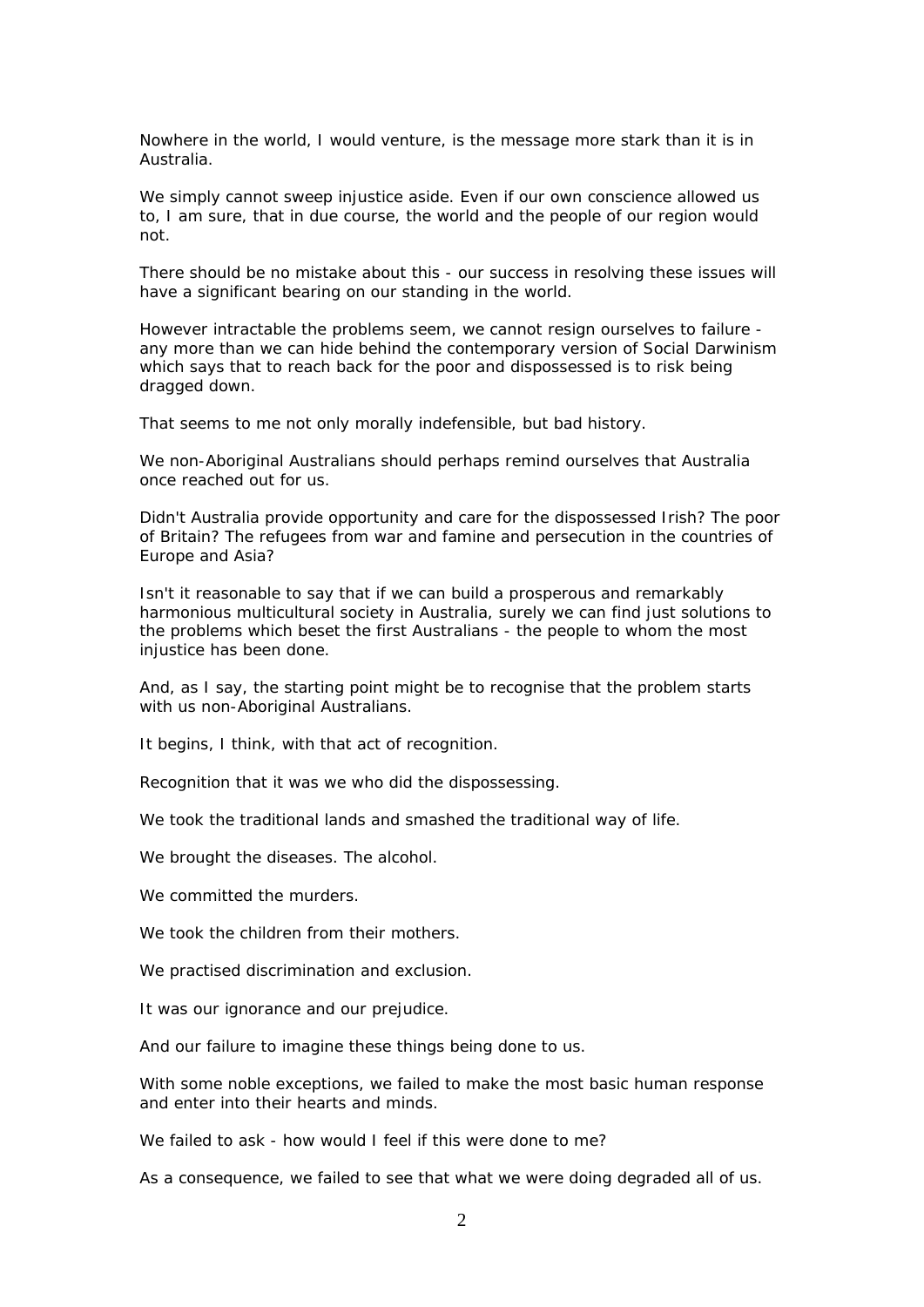If we needed a reminder of this, we received it this year.

The Report of the Royal Commission into Aboriginal Deaths in Custody showed with devastating clarity that the past lives on in inequality, racism and injustice.

In the prejudice and ignorance of non-Aboriginal Australians, and in the demoralisation and desperation, the fractured identity, of so many Aborigines and Torres Strait Islanders.

For all this, I do not believe that the Report should fill us with guilt.

Down the years, there has been no shortage of guilt, but it has not produced the responses we need.

Guilt is not a very constructive emotion.

I think what we need to do is open our hearts a bit.

All of us.

Perhaps when we recognise what we have in common we will see the things which must be done - the practical things.

There is something of this in the creation of the Council for Aboriginal Reconciliation.

The Council's mission is to forge a new partnership built on justice and equity and an appreciation of the heritage of Australia's indigenous people.

In the abstract those terms are meaningless.

We have to give meaning to "justice" and "equity" - and, as I have said several times this year, we will only give them meaning when we commit ourselves to achieving concrete results.

If we improve the living conditions in one town, they will improve in another. And another.

If we raise the standard of health by twenty per cent one year, it will be raised more the next.

If we open one door others will follow.

When we see improvement, when we see more dignity, more confidence, more happiness - we will know we are going to win.

We need these practical building blocks of change.

The Mabo Judgement should be seen as one of these.

By doing away with the bizarre conceit that this continent had no owners prior to the settlement of Europeans, Mabo establishes a fundamental truth and lays the basis for justice.

It will be much easier to work from that basis than has ever been the case in the past.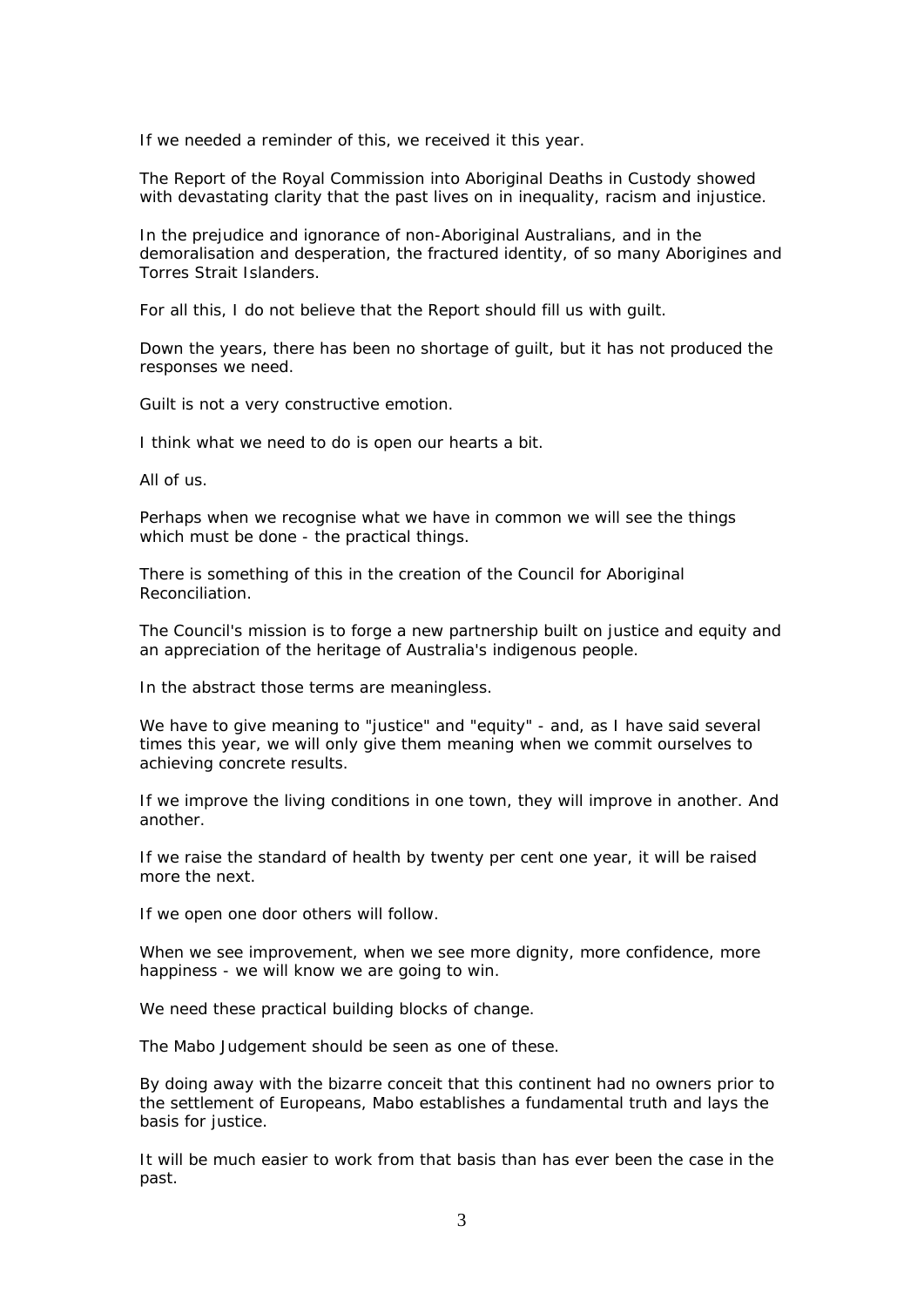For that reason alone we should ignore the isolated outbreaks of hysteria and hostility of the past few months.

Mabo is an historic decision - we can make it an historic turning point, the basis of a new relationship between indigenous and non-Aboriginal Australians.

The message should be that there is nothing to fear or to lose in the recognition of historical truth, or the extension of social justice, or the deepening of Australian social democracy to include indigenous Australians.

There is everything to gain.

Even the unhappy past speaks for this.

Where Aboriginal Australians have been included in the life of Australia they have made remarkable contributions.

Economic contributions, particularly in the pastoral and agricultural industry.

They are there in the frontier and exploration history of Australia.

They are there in the wars.

In sport to an extraordinary degree.

In literature and art and music.

In all these things they have shaped our knowledge of this continent and of ourselves. They have shaped our identity.

They are there in the Australian legend.

We should never forget - they have helped build this nation.

And if we have a sense of justice, as well as common sense, we will forge a new partnership.

As I said, it might help us if we non-Aboriginal Australians imagined ourselves dispossessed of land we had lived on for fifty thousand years - and then imagined ourselves told that it had never been ours.

Imagine if ours was the oldest culture in the world and we were told that it was worthless.

Imagine if we had resisted this settlement, suffered and died in the defence of our land, and then were told in history books that we had given up without a fight.

Imagine if non-Aboriginal Australians had served their country in peace and war and were then ignored in history books.

Imagine if our feats on sporting fields had inspired admiration and patriotism and yet did nothing to diminish prejudice.

Imagine if our spiritual life was denied and ridiculed.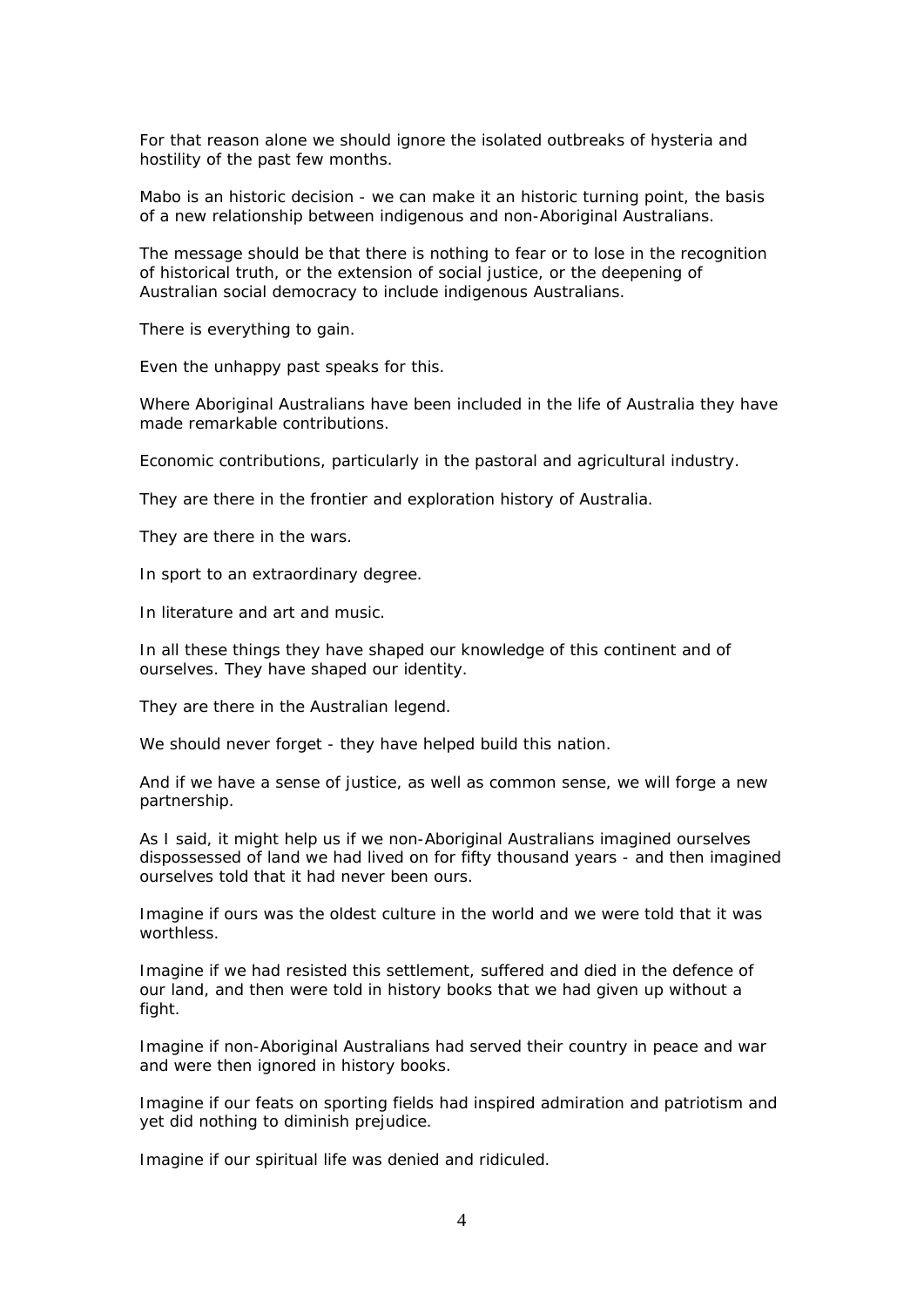Imagine if we had suffered the injustice and then were blamed for it.

It seems to me that if we can imagine the injustice we can imagine its opposite.

And we can have justice.

I say that for two reasons:

I say it because I believe that the great things about Australian social democracy reflect a fundamental belief in justice.

And I say it because in so many other areas we have proved our capacity over the years to go on extending the realms of participation, opportunity and care.

Just as Australians living in the relatively narrow and insular Australia of the 1960s imagined a culturally diverse, worldly and open Australia, and in a generation turned the idea into reality, so we can turn the goals of reconciliation into reality.

There are very good signs that the process has begun.

The creation of the Reconciliation Council is evidence itself.

The establishment of the ATSIC - the Aboriginal and Torres Strait Islander Commission - is also evidence.

The Council is the product of imagination and good will.

ATSIC emerges from the vision of indigenous self-determination and selfmanagement.

The vision has already become the reality of almost 800 elected Aboriginal Regional Councillors and Commissioners determining priorities and developing their own programs.

All over Australia, Aboriginal and Torres Strait Islander communities are taking charge of their own lives.

And assistance with the problems which chronically beset them is at last being made available in ways developed by the communities themselves.

If these things offer hope, so does the fact that this generation of Australians is better informed about Aboriginal culture and achievement, and about the injustice that has been done, than any generation before.

We are beginning to more generally appreciate the depth and the diversity of Aboriginal and Torres Strait Islander cultures.

From their music and art and dance we are beginning to recognise how much richer our national life and identity will be for the participation of Aboriginals and Torres Strait Islanders.

We are beginning to learn what the indigenous people have known for many thousands of years - how to live with our physical environment.

Ever so gradually we are learning how to see Australia through Aboriginal eyes, beginning to recognise the wisdom contained in their epic story.